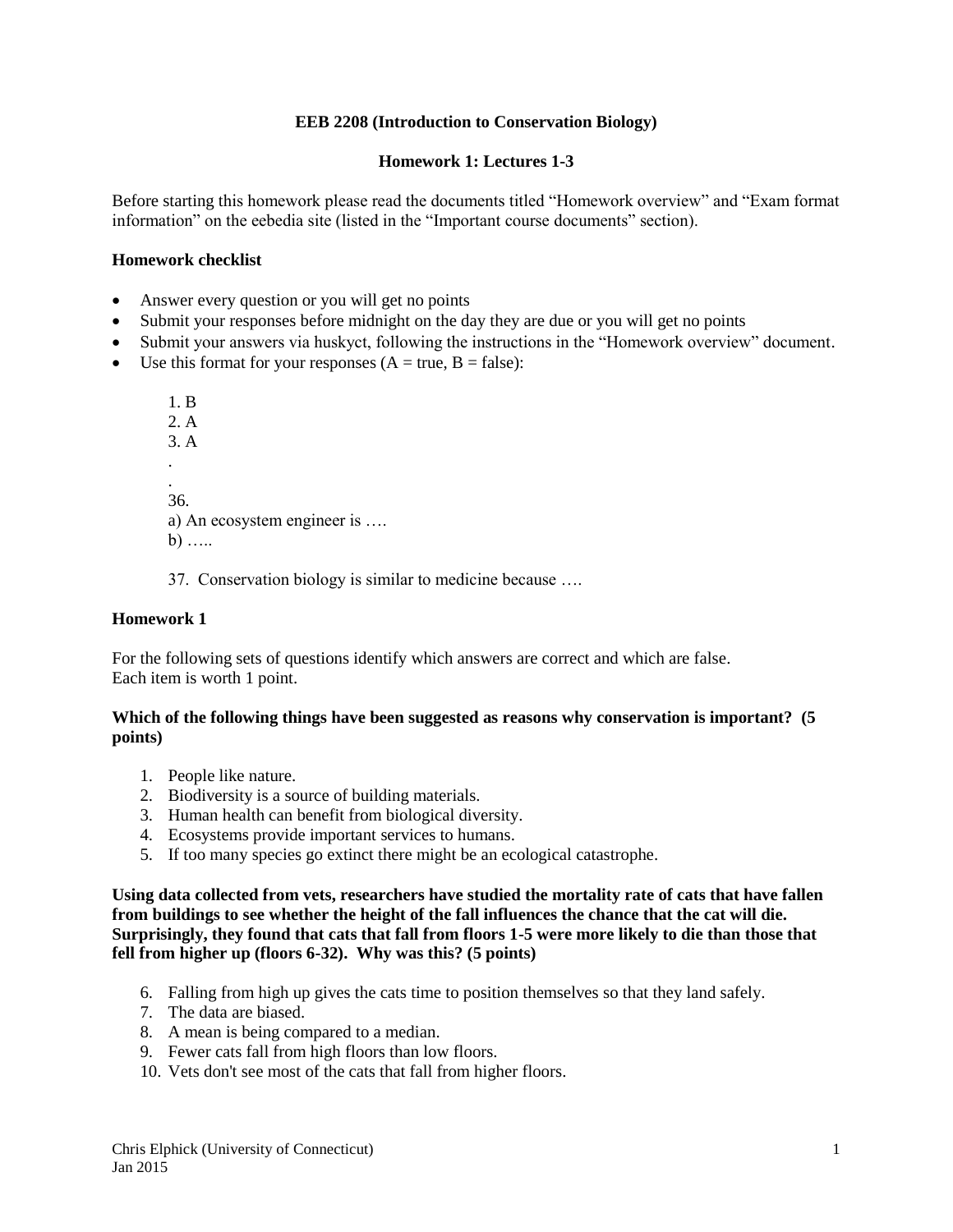## **Which of the following disciplines play an important role in conservation biology? (5 points)**

- 11. Genetics.
- 12. Political science.
- 13. Geography.
- 14. Economics.
- 15. Environmental activism.

## **Which of the following could be considered keystone species? (5 points)**

- 16. Wolves.
- 17. Beavers.
- 18. Oak trees.
- 19. Humans.
- 20. Krill.

# **Which of the following is a component of biological diversity? (5 points)**

- 21. Interactions among species.
- 22. Abiotic factors, such as temperature.
- 23. Species richness.
- 24. DNA differences among humans.
- 25. Species evenness.

**The following statement compares dolphin survival in captivity versus the wild: "Calculations taken from the study showed that on average the expected life span of a bottle-nosed dolphin in captivity could be as little as 14 years, while in the wild the dolphin could live twenty to twenty-nine years." What can you accurately conclude from this statement?**

- 26. Keeping dolphins in captivity harms them.
- 27. Dolphins live longer in the wild than in captivity.
- 28. Captive breeding is unlikely to be a good strategy for dolphin conservation.
- 29. The mean life span of a captive dolphin is 14 years.
- 30. The median life span of a wild dolphin is 20-29 years.

#### **Which of the following statements is true about this course? (5 points)**

- 31. Extra credit assignments are available upon request.
- 32. There are no office hours.
- 33. Responses to the discussion papers can be submitted via email.
- 34. You can miss up to three discussion papers without providing a reason.
- 35. During exams I will happily answer any questions you have about how to interpret questions.

# **PART 2:**

#### **36. Define the following terms, and give an example of each (6 points).**

- a) Ecosystem engineers
- b) Spurious correlation
- c) Beta-diversity